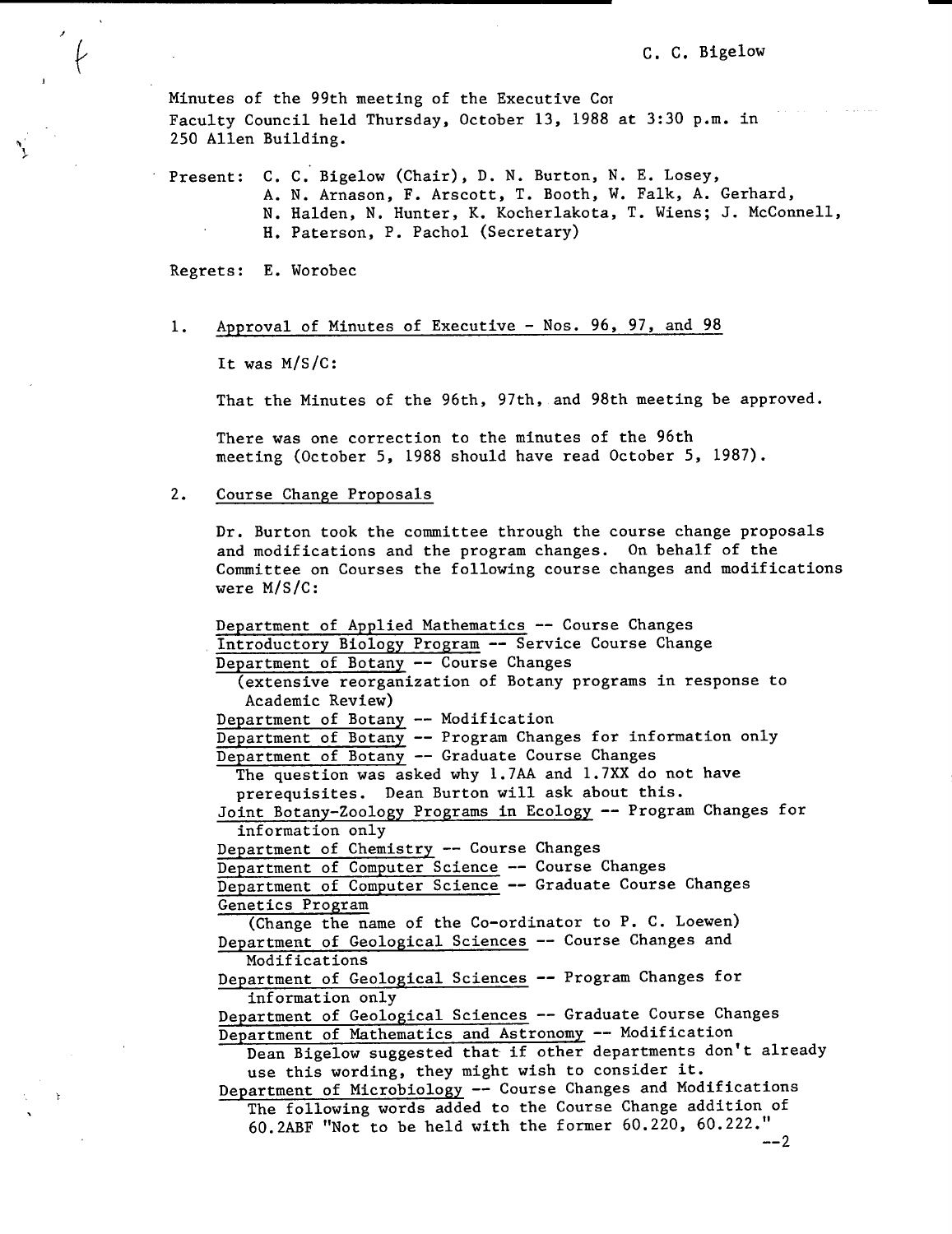Department of Microbiology -- Program changes for information only Department of Physics -- Course Change Joint Honors Program in Mathematics and Physics -- Program Change for information only Department of Statistics -- Course Changes and Modifications Department of Zoology -- Course Changes Department of Zoology -- Program Changes for information only

## 3. Committee on Student Standing Recommendation

On behalf of the Committee on Student Standing the following policy change was M/S/C.

"Students returning to Science after a Two Year Academic Suspension are normally required to start their studies afresh. Past policy allowed transfer credit to a subsequent degree attempt, at the discretion of the Faculty of Science Committee on Student Standing. Students in such a situation will, in future, be limited to a maximum of 30 credit hours of credit in which the student received a grade of C or better. Credit will be determined by the Administrative Assistant in consultation with the student, and reported to the Committee on Student Standing."

Dr. Burton reported to the Executive that he had asked two members whose terms on the Committee on Student Standing had expired if they wished to stay on. Dean Burton asked for retroactive approval of the Executive for the reappointment of Drs. A. Chow and R. Collens to the Committee on Student Standing.

## Other Business

41

In response to a question, Dean Burton reported that the B.Sc./B.Ed. program is stalled in Education. He also reported that the 3 yr. degree committee is about to issue an interim report to the Dean.

As there was no further business meeting adjourned at 4:50 p.m.